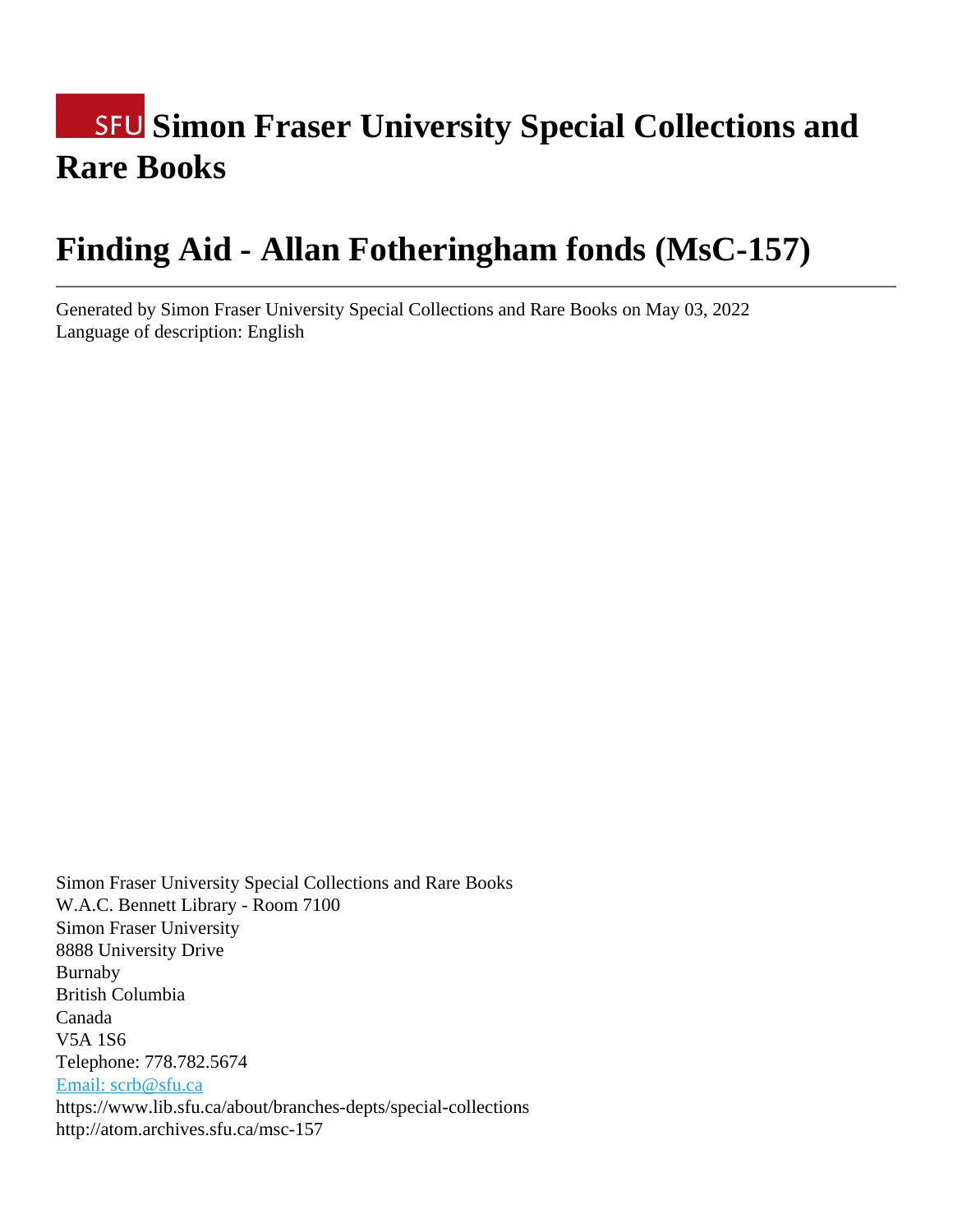# **Table of contents**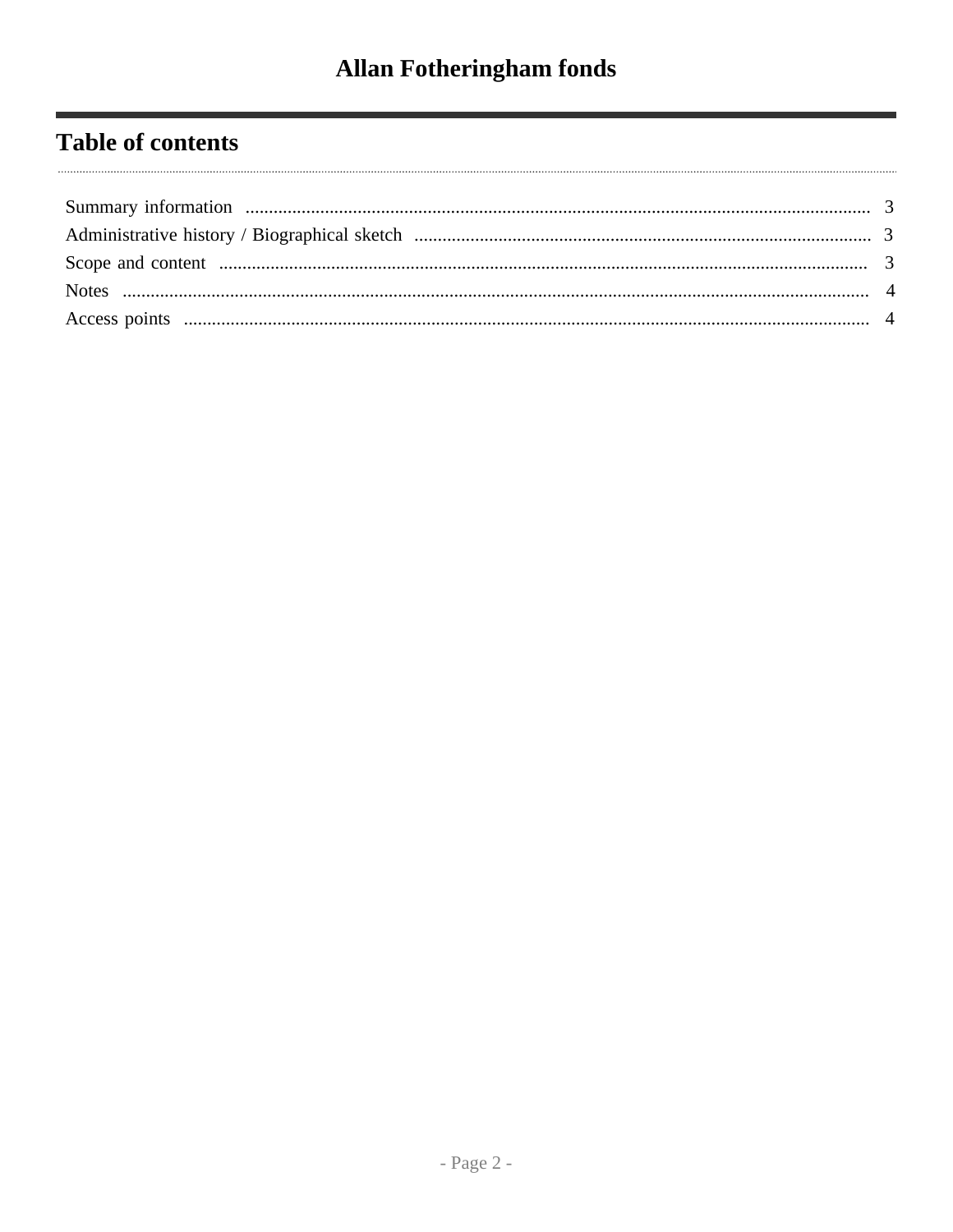<span id="page-2-0"></span>

| <b>Repository:</b>                           | Simon Fraser University Special Collections and Rare Books |
|----------------------------------------------|------------------------------------------------------------|
| Title:                                       | Allan Fotheringham fonds                                   |
| Reference code:                              | $MsC-157$                                                  |
| Date:                                        | $[193?]$ - $[199?]$ (date of creation)                     |
| <b>Physical description:</b>                 | 15.5 m of textual records and other material               |
| Language:                                    | English                                                    |
| Dates of creation,<br>revision and deletion: | Created December 18, 2015. SS                              |

## <span id="page-2-1"></span>**Administrative history / Biographical sketch**

#### **Note**

Allan Fotheringham worked as a journalist for over six decades. He started his career as a columnist at the The Ubyssey, a student newspaper, then was hired by the Vancouver Sun, where he covered the final days of the BC Social Credit Party and the ascendance of Pierre Trudeau. His widely-read and influential Maclean's column was on the back page for 27 years; it is where memorable political nicknames like "the brogue that walks and talks like a man" (for Jack Webster) and its offspring, "the jaw that walks and talks like a man" (for Brian Mulroney), first appeared. Fotheringham is credited with coining the terms Natural Governing Party for the federal Liberals, and the Holy Mother Corporation for the CBC in the course of writing his column. His columns occasionally opened with the exclamation "Zowie, Dr. Foth!" In 2001, Fotheringham left Maclean's and became a columnist for The Globe and Mail. He had a nationally syndicated column in 20 newspapers for six years, then retired from regular contributions.

## **Custodial history**

Records were in the custody of Allan Fotheringham until their acquisition by Simon Fraser University Special Collections and Rare Books in 2012. Further materials were acquired in 2014.

## <span id="page-2-2"></span>**Scope and content**

Fonds consists of records relating to the life and published journalism and books of Allan Fotheringham. They include newspaper clippings, scrapbooks, photographs, notebooks, correspondence, magazines, books, a typewriter, certificates, awards, conference name tags, and born-digital documents.